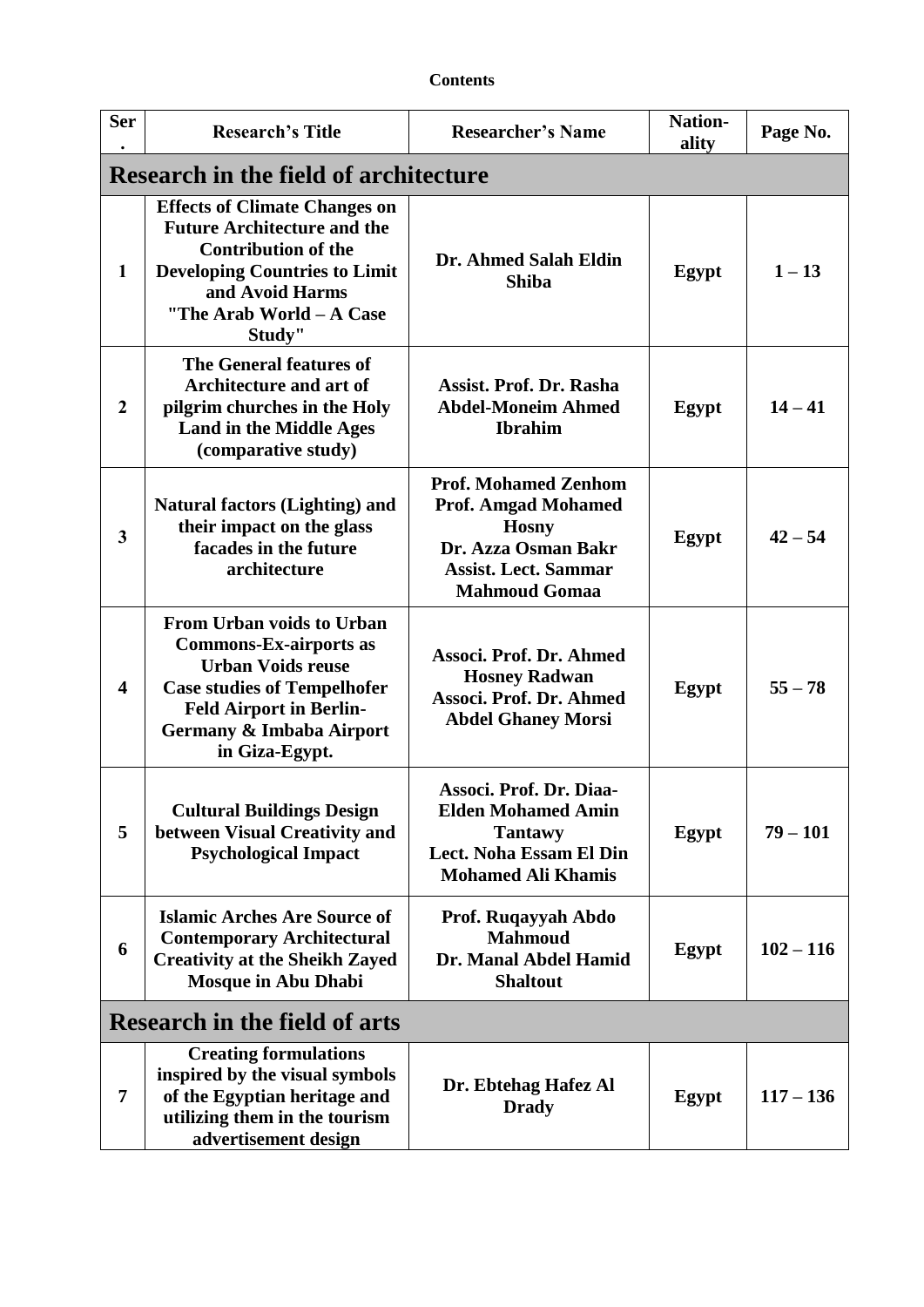| 8                | The relationship between<br>fiction philosophy and<br>Literary text in designing a<br>printed book (An analytical<br>visual reading of the works of<br>"Oscar Prinevier & Friedrich<br>Ribina") | <b>Assist. Prof. Dr. Ahmed</b><br>Mohi Jaber Ali Hamza                                                                                                    | Egypt | $137 - 153$   |
|------------------|-------------------------------------------------------------------------------------------------------------------------------------------------------------------------------------------------|-----------------------------------------------------------------------------------------------------------------------------------------------------------|-------|---------------|
| $\boldsymbol{9}$ | <b>Furniture designer's</b><br>ingredients through his<br>influence on Egyptian cultural<br>heritage                                                                                            | <b>Prof. Ismail Ahmed Awad</b><br><b>Assist. Prof. Dr. Ebtisam</b><br><b>Mohammed Khamis</b><br><b>Assist. Lect. Ola Hussein</b>                          | Egypt | $154 - 165$   |
| 10               | A Methodology of Additive<br><b>Manufacturing Technology in</b><br><b>Ceramic Field</b>                                                                                                         | <b>Prof. Tahany Mohamed El-</b><br><b>Adly</b><br>Prof. Ola Hamdy El Sayed<br><b>Assist. Lect. Nahla</b><br><b>Mohamed Rashwan</b>                        | Egypt | $166 - 181$   |
| 11               | <b>Methodology to utilize CAM</b><br>systems in execution of glass<br>jewelry                                                                                                                   | <b>Prof. Hossam El-Deen</b><br><b>Nazmy Hosny</b><br><b>Prof. Yasser Said Mohamed</b><br><b>Bendary</b><br><b>Assist. Lect. Dina Said</b><br><b>Kamel</b> | Egypt | $182 - 203$   |
| 12               | selection of raw materials as<br>one of the constituents of the<br>internal environment quality<br>in psychiatric hospitals                                                                     | <b>Prof. Said Hassan</b><br>Prof. Noha Fakhry<br><b>Assist. Prof. Dr. Dina Fekry</b><br><b>Assist. Lect. Marwa Wael</b><br><b>Mohammed Al-Safty</b>       | Egypt | $204 - 223$   |
| 13               | User's behavior in the Space of<br>the interactive Activity's Hall                                                                                                                              | <b>Prof. Saeed Hassan Abdel</b><br>Rahman<br>Prof. Doaa Abdel Rahman<br><b>Mohamed</b><br><b>Researcher. Basma</b><br><b>Mohamed El-Said Gabr</b>         | Egypt | 224<br>$-240$ |
| 14               | Representative level as one of<br>the digital modulation entries<br>in the design process                                                                                                       | Prof. Saeed Hassan Abdel -<br>Rahman<br>Prof. Doaa Abdel -<br><b>Rahman Mohamed</b><br><b>Researcher. Soha Sameir</b><br><b>Ramadan Ismail</b>            | Egypt | $241 - 257$   |
| 15               | The use of Silicon Rubber with<br>banana fibres and glass fibres<br>to make Sports court ground<br>by suitable technology to<br><b>Egyptian environment</b>                                     | Dr. Tarek Ahmed<br><b>Mahmoud Abd allah</b><br><b>Rashed</b>                                                                                              | Egypt | $258 - 277$   |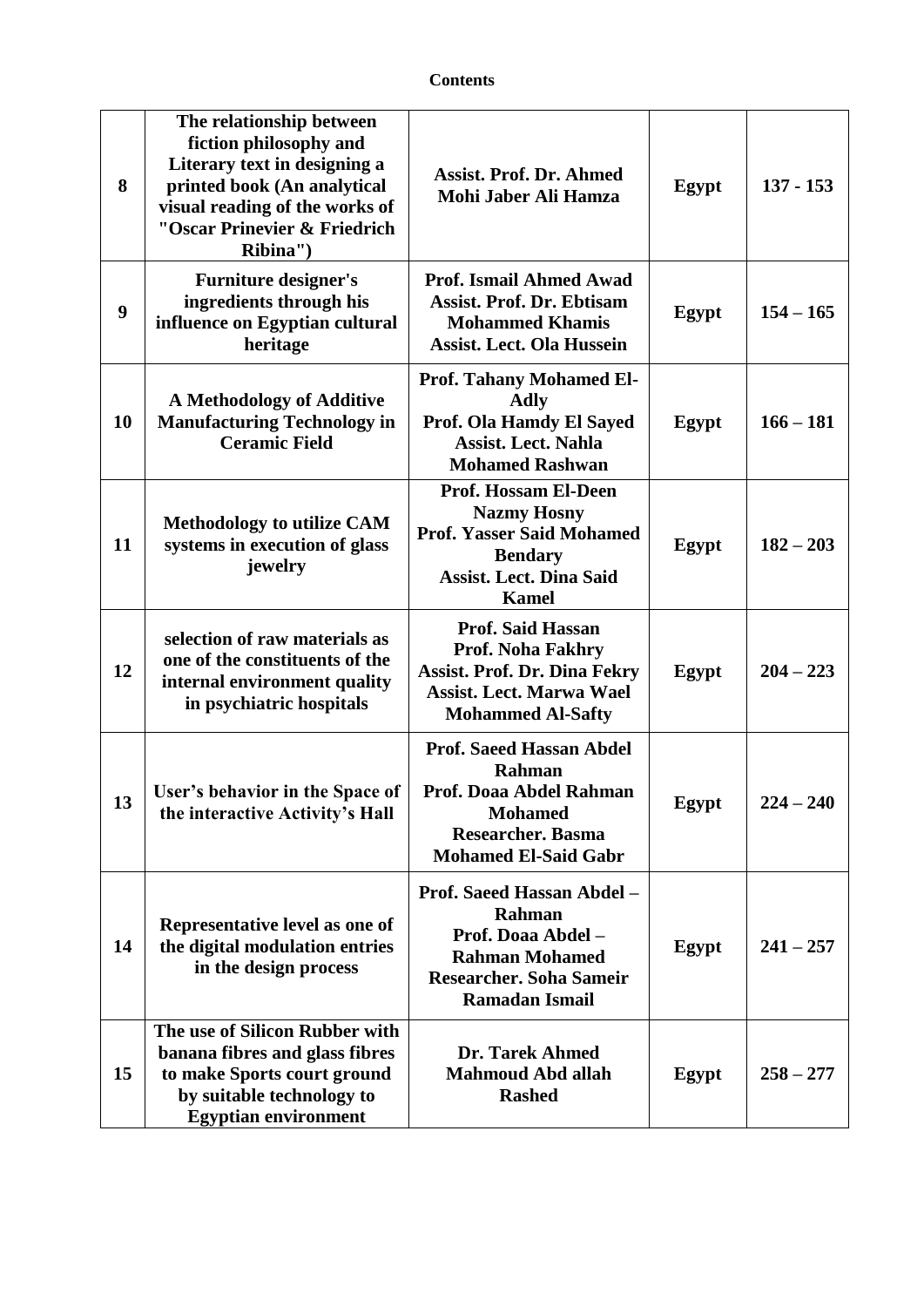| 16 | <b>Structural standards for</b><br>designing smart government<br>applications in Egypt                                                                                                                    | <b>Prof. Abeer Hassan Abdo</b><br>Dr. Nevine Ezzat Gamal<br>Researcher. Ranya Hassan<br><b>Soliman Abdel Aziz Hawas</b>                                                         | Egypt        | $278 - 296$ |
|----|-----------------------------------------------------------------------------------------------------------------------------------------------------------------------------------------------------------|---------------------------------------------------------------------------------------------------------------------------------------------------------------------------------|--------------|-------------|
| 17 | <b>Quality tests of glass</b><br>containers for foods to ensure<br>their utility of efficiency                                                                                                            | Prof. Ezzeldeen Abdelazez<br><b>Prof. Ibrahim Mohamed</b><br><b>Ibrahim Youssef</b><br>Dr. Mohamed abd<br>elmoteleb Etman<br><b>Researcher. Mariam</b><br><b>Ahmed ElHelali</b> | Egypt        | $297 - 310$ |
| 18 | The effect of structural<br>composion on self-cleaning<br>property of hand tuft carpet.                                                                                                                   | Prof. Afaf Farag Abd<br><b>Almotalib</b><br><b>Prof. Manal Kamal AL Bisi</b><br>Dr. Heba Khamis Abdel<br><b>Tawab</b><br>Lect. Aya Elsayed<br><b>Mohamed Ahmed</b>              | Egypt        | $311 - 323$ |
| 19 | <b>Faces between Privacy and</b><br><b>Public</b><br>"Semiotic Vision"                                                                                                                                    | Dr. Mohammed Hussein<br><b>Mohammed Haggag</b>                                                                                                                                  | Egypt        | $324 - 335$ |
| 20 | The formal and technical<br>capabilities of the ropes in<br>developing handicrafts based<br>on linear relationships                                                                                       | Dr. Amr Mohamed Abdel-<br><b>Salam Ragab</b>                                                                                                                                    | Egypt        | $336 - 362$ |
| 21 | The effect of the development<br>of control and operating<br>systems for flexo printing<br>machines on improving the<br>quality of printing of<br>packaging products (case<br>study of Obeikan packaging) | <b>Assist. Prof. Dr. Mohamed</b><br><b>Gamal Mohamed Abdel-</b><br><b>Maksoud</b>                                                                                               | <b>Saudi</b> | $363 - 383$ |
| 22 | <b>Aesthetic and expressive</b><br>values in the woodwork with<br>experimental and new<br>approaches to the<br>manufactured wood veneer<br>(an empirical study)                                           | <b>Dr. Mohamed Hussein</b><br><b>Mahmoud Mohamed</b>                                                                                                                            | Egypt        | $384 - 398$ |
| 23 | <b>Philosophy of The Visual</b><br><b>Metaphor in the Advertising</b><br><b>Poster Design</b>                                                                                                             | <b>Prof. Mohamed Mahmoud</b><br><b>Ahmed Shehata</b><br><b>Assist. Prof. Dr. Heba</b><br><b>Mohamed Awad</b><br><b>Assist. Lect. Nermin Abd El</b><br><b>Rahman Gebba</b>       | Egypt        | $399 - 414$ |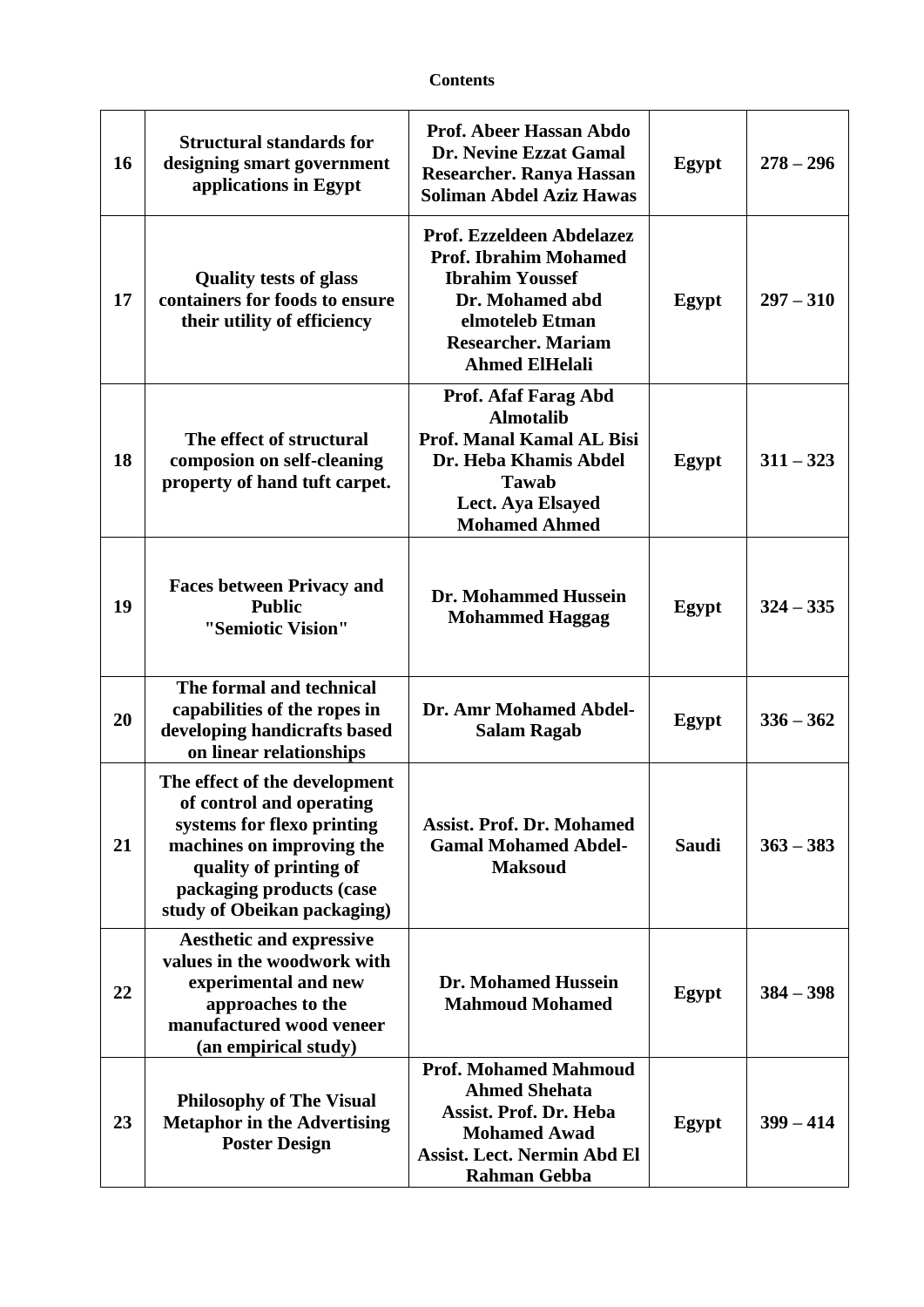| <b>Contents</b> |
|-----------------|
|-----------------|

| 24 | coiling as a linear value for<br>making ceramic wall tiles                                                                                                                          | Dr. Mona Fathy<br><b>Mohammed</b>                                                                                                     | Egypt         | $415 - 439$   |
|----|-------------------------------------------------------------------------------------------------------------------------------------------------------------------------------------|---------------------------------------------------------------------------------------------------------------------------------------|---------------|---------------|
| 25 | Create graphic norms for<br>designing the 2022 world cup<br>mascot and apply it to arrival<br>stations advertising                                                                  | <b>Assist. Prof. Nasser Ahmed</b><br><b>Hamid Mohammed</b>                                                                            | Egypt         | $440 - 461$   |
| 26 | The effectiveness of a training<br>program based on the use of<br>the knitting loom to gain<br>children in care homes some<br>skills in according to Egypt's<br>2030 strategy       | Assist. Prof. Dr. Nahla<br>abdelganey elagamey                                                                                        | Egypt         | $462 - 481$   |
| 27 | <b>Future Theatre Formulations</b><br><b>Between Digitization and</b><br><b>Interactive Media</b>                                                                                   | Associ. Prof. Dr. Hesham<br><b>Mohamed Hassan Elgabbas</b>                                                                            | Egypt         | $482 - 502$   |
| 28 | The Sustainable Sadu in<br><b>Contemporary Furniture</b><br><b>Design</b>                                                                                                           | Associ. Prof. Dr. Haya<br><b>Ahmed Ali Al-Qandi</b>                                                                                   | <b>Kuwait</b> | $503 - 522$   |
| 29 | <b>Comparative Analysis for The</b><br><b>Effect of Static and Motion</b><br><b>Infographics on Achieving</b><br><b>Intended Learning Outcomes</b><br>(ILOs)                        | Dr. Haitham Mohamed<br><b>Nagieb Mostafa</b>                                                                                          | Egypt         | $523 - 540$   |
| 30 | Arts in NEOM project<br>Civilized progress in the<br>northern region in Saudi<br>Arabia kingdom                                                                                     | Prof. Wadeea Abd- Allah<br><b>Bokar</b>                                                                                               | <b>Saudi</b>  | $541 - 557$   |
| 31 | <b>Visual Illusion and the</b><br><b>Aesthetic Dimensions of the</b><br><b>Geometric Line and its Use in</b><br><b>Designing Women's Fashion to</b><br><b>Hide Physical Defects</b> | <b>Assist. Prof. Dr. Wafaa</b><br><b>Mohammed Mohammed</b><br>Samaha<br><b>Assist. Prof. Dr. Nora</b><br><b>Hassan Ebrahim Eladwy</b> | Egypt         | 558<br>$-579$ |
| 32 | Creativity between the spirit of<br>heritage cultural and modern<br>design thought                                                                                                  | Assist. Prof. Dr. Alshaymaa<br><b>Mohammad Saeed</b><br>Aboalghait<br>Dr. Eatezaz Abdelrahman<br>Mustafa Mohamedani                   | <b>Saudi</b>  | $580 - 591$   |
| 33 | <b>Chameleon Inspired</b><br><b>Outerwear Designs Achieved</b><br>via Photochromic and<br><b>Thermochromic pigments</b>                                                             | Prof.Bahira Gabr<br><b>Prof.Ahmed ElSalmawy</b><br>Associ. Prof. Dr. Eman<br><b>Saad</b><br>Dr. Esraa El-Khodary                      | Egypt         | $592 - 602$   |
| 34 | <b>Interior Visual Merchandising</b><br>and Its Role in Increasing<br><b>Visual Attraction in</b><br><b>Commercial Spaces.</b>                                                      | Associ. Prof. Dr. Diaa-<br><b>Elden Mohamed Amin</b><br><b>Tantawy</b><br><b>Assist. Lect. Amr Hesham</b><br><b>Mohamed El Halaby</b> | Egypt         | $603 - 611$   |